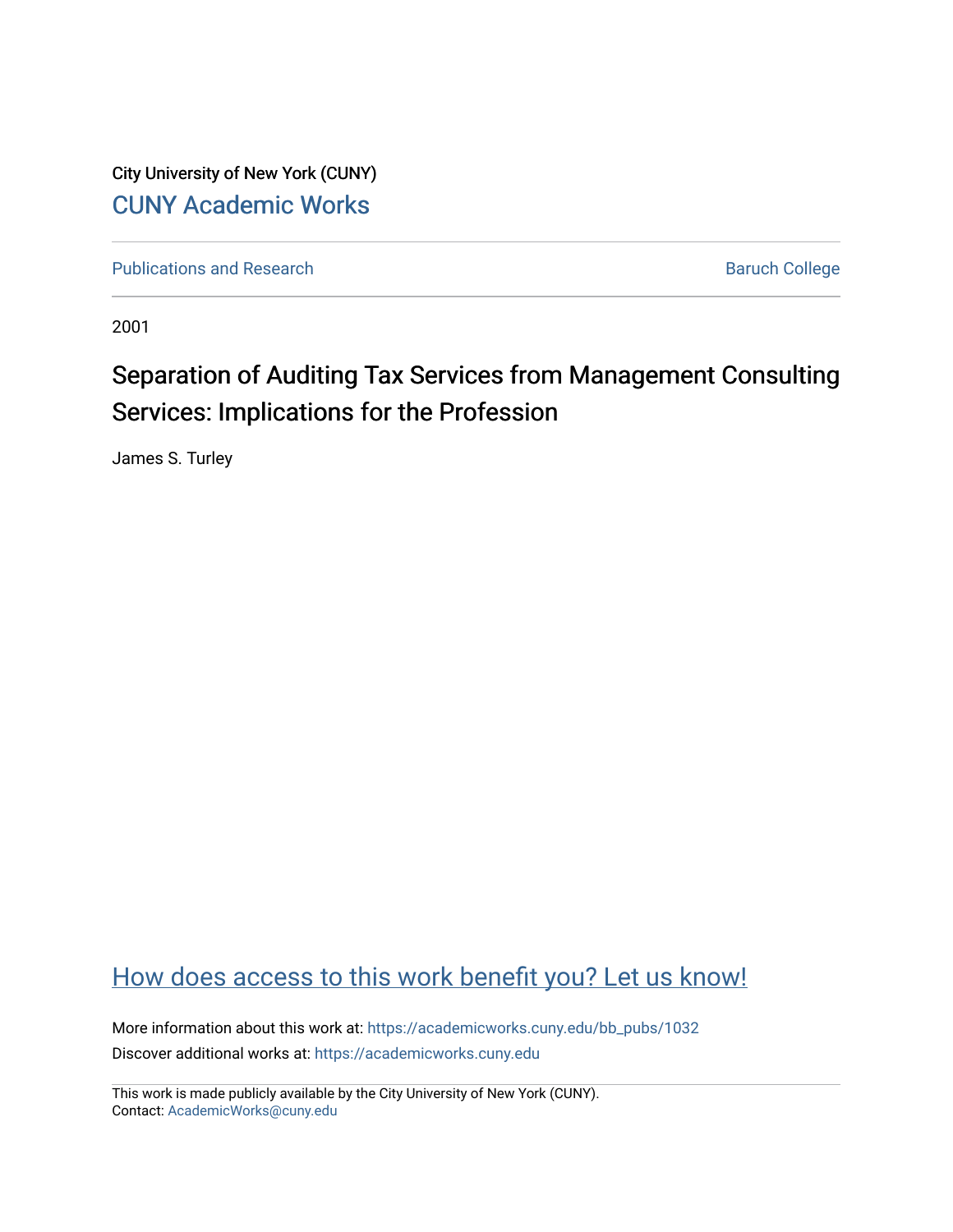

## **Separation of Auditing Tax Services from Management Consulting Services: Implications for the Profession**

#### **by James S. Turley Chairman, Ernst and Young LLP March 26, 2001**

[Introductory note: James S. Turley is chairman of both Ernst & Young International and Ernst & Young United States. In 1977, he joined the audit staff of Ernst & Young (Houston), specializing in the energy industry, and was admitted to partnership in 1987. From 1987 to 1989, he served as national director of Client Services and Business Development. From 1994 to 1998, he was area managing partner for the Upper Midwest practice of Ernst &Young, and from 1998 to 2000, he was area managing partner for the company's metropolitan New York practice. In July 2000, Mr. Turley was named chairman-elect of the firm, effective July 1, 2001. His clients have included Archer Daniels Midland Company, Target Corporation, SBC Communications, and British Petroleum.

Mr. Turley earned both a bachelor's and a master's degree in accounting from Rice University.

It is a great pleasure to be here at the Emanuel Saxe Distinguished Lecture Series. I have to say it is an equally great pleasure to be here on the ground in New York. It has been about nine months since I was asked to take the chairmanship of our firm. Needless to say, it has been a whirlwind of activity. Ours is very much a relationship business, as I'm sure you know. I have invested a lot of my time during the transition period in making sure that we transition the relationships both externally with our clients, educators, and regulators and internally, to make this a very seamless issue. Over the last nine months I have been to most of our largest operations here in the U.S. I have made trips to Canada and Mexico. I have hit all the usual places in Europe: London, Paris, Berlin, Stockholm, Zurich; and some other interesting places: Tokyo, Moscow, Cape Town, and Marrakech. I just got back last night from a tenday trip to Sydney and came back through India. So it is a great pleasure to be on the ground and not in an airplane.

Ernst and Young has a long history of supporting Baruch in many different ways. I was talking briefly beforehand with several members of the faculty and I think the college keeps track of more than 100 alumni that are part of our firm. I am quite confident that we have much closer to 200 Baruch alumni working with us today. We have also been very supportive financially of Baruch, as demonstrated by the new Ernst and Young classroom.

My remarks today address the separation of auditing and tax from the management consulting service and the implications for the profession. I thought I would go into that in three separate ways. First, by clarifying and talking about why we sold our IT consulting business; second, talk about our one-year experience since then; and third, pull out the crystal ball a little bit and speculate on the longer-term future.

Why did Ernst and Young sell our consultancy? I think you have to look back to the history of our firm. We have been a firm of first movers time and time again. We started the consolidation of the Big Eight, when old Arthur Young and old Ernst & Whinney came together. We were the first firm to split our tax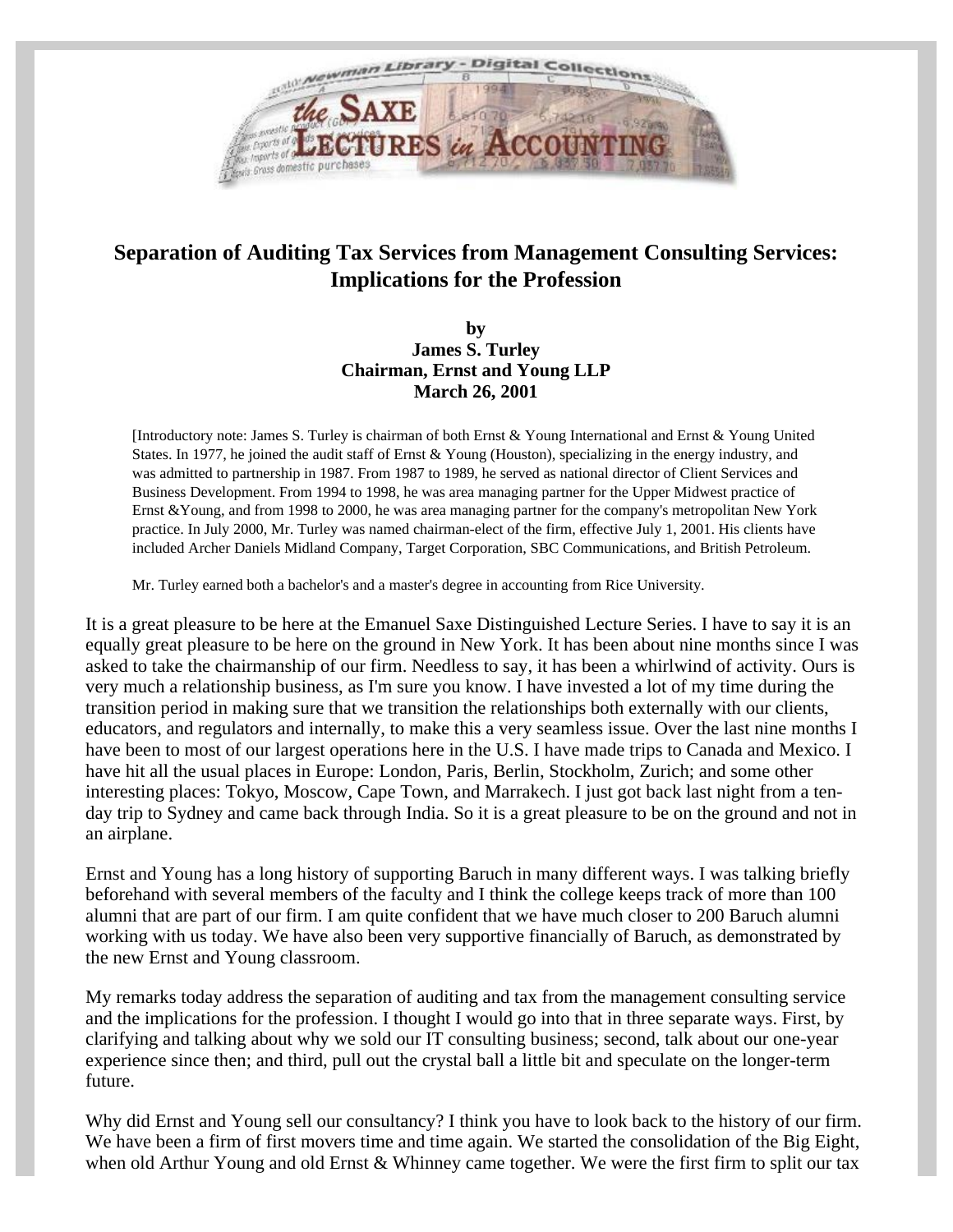compliance and our tax consulting business because these two businesses are very different. We were the first firm to make an industry acquisition -- EYKL -- a boutique, real estate shop and great accountants. We were the first firm to build a sales culture through the organization. The first firm to be publicly recognized for building a knowledge-sharing culture. And then we became the first to sell our IT consulting business.

The reasons behind that sale are different from what most people think. We sold the business to Cap Gemini for very solid business reasons, not because of regulatory issues. Many people say this had to be a regulatory play, but it wasn't. Our view of the IT consulting business is that it has to be very global, with end-to-end capabilities on the ground everywhere in the world, to deliver the kind of IT service that the Fortune 500 companies need. Ernst and Young had a great IT practice here in the United States and was rapidly building strong European and Asian resources. The Cap Gemini transaction was really a merger that formed a global IT consulting powerhouse that is second to no one in the industry. So global strength was business issue number one. Issue number two was the fact that access to capital is critical to make the business grow -- capital to fund technical solutions, capital to fund very long-term, large-scale projects. Partnerships can't offer that; public companies like Cap Gemini can.

The third issue was making sure that our consultants could enter into projects without any detriment to auditor independence. In this industry, companies and IT consulting firms need to be able to create joint ventures to fully leverage relationships with vendors and customers. Frankly, these relationships often end up providing independence problems to the audit practice since you can't "own" or participate in any company that you also audit.

Clearly not everyone agrees with our assessment. You have seen KPMG take their business and sell it in an IPO. You have seen PricewaterhouseCoopers announce the sale of their consulting business and then have the deal fall apart because of the value shrinkage. But others are looking at the same set of facts and reaching different conclusions. This is very beneficial for the industry and for the marketplace.

We are absolutely delighted that we wound up selling our business. We sold it at a high value point and it is something that we all take great pride in. But again, this was business-driven, not regulatory-driven.

So what has happened in the twelve months or so since we sold that business? It has been a very, very remarkable time because what we have seen is an unprecedented amount of change, an unprecedented amount of activity in the auditing market. More big companies changed auditors in the last twelve months than anyone can recall in any other twelve-month period in history. And Ernst and Young has been incredibly successful with these changes. We wound up winning far more than our share: Société Générale in France, NEC in Japan, Olivetti in Italy, many companies in the States-Compaq, Hewlett Packard, Verizon, big names. *The Public Accountant Report*, an industry publication that many of you have probably seen, tracks this and reported that in the year 2000 -- the year after we announced the sale of our consulting business -- *we won three and a half times more revenue than the rest of the Big Five combined!* I am not saying that our sale of consulting directly led to that, but I really do believe that the focus that we are now putting on the core businesses played a part in that.

The important thing in the last year is not that we have had a pretty good time. The important thing is what the market is saying and what the clients are saying. I have talked to many of them and this is what I hear, because I think it is descriptive of where the profession is going: First, you have to be global or you are dead. One of the things that became clear is that if you don't have the global capabilities to serve these leading companies, you will lose in the marketplace. You will never have the scale we need. You will never develop the specialty services we need that are so important, not just to meet the clients' needs, but to excite the people as well. So, global reach is key.

It is also true that with today's technological environment, small companies can go global like that, simply with a click-not of your fingers, but with a mouse. So global issues are impacting our profession dramatically and it causes a lot of different concerns. The first one, one that everybody seems to talk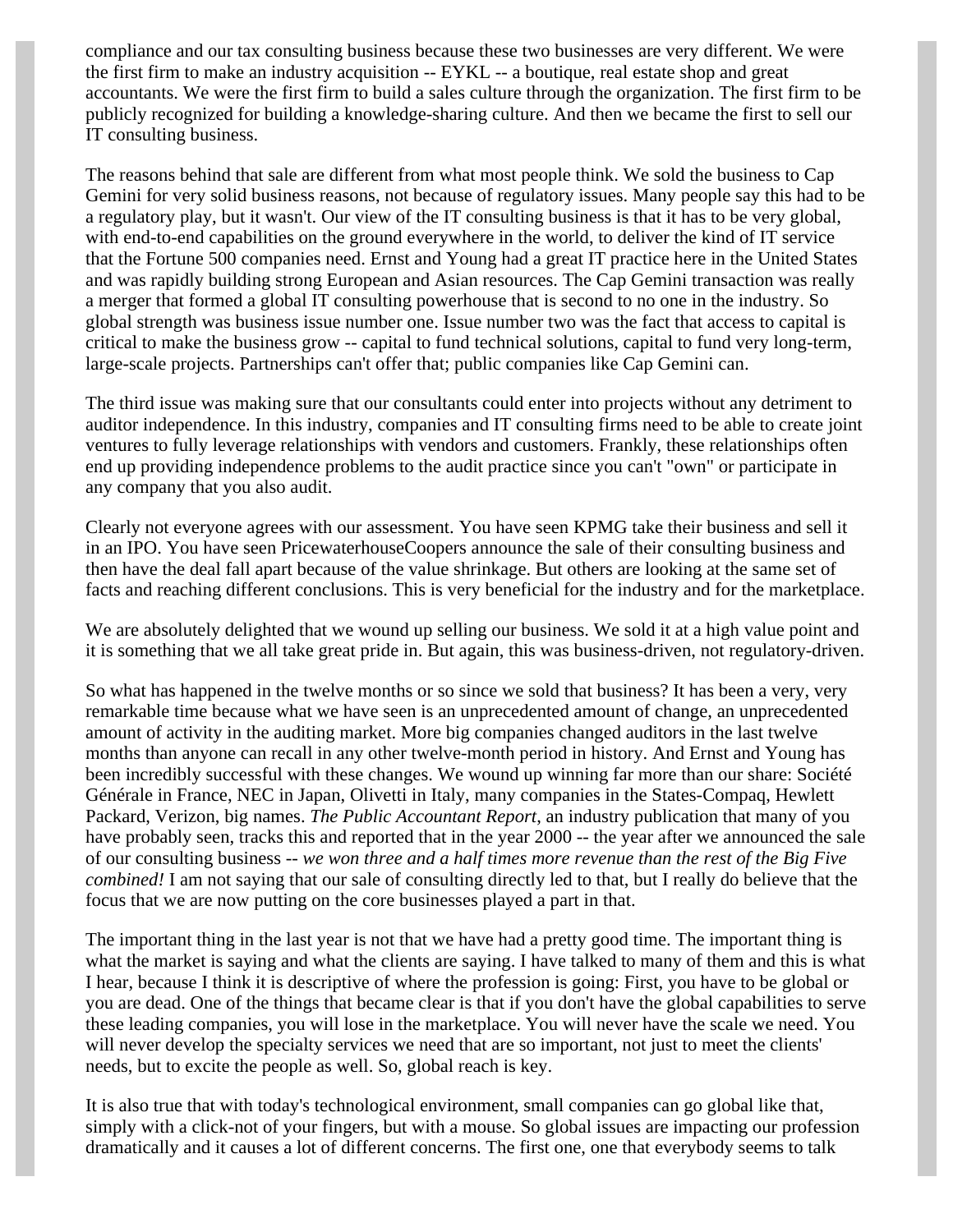about most, is structure. Structure is important. And we have a great structure within our firm. More important than structure are mindset, processes, technologies, and approaches.

We must have a firm that has a multi-cultural mindset. It sounds funny to say that here at Baruch, the ultimate multi-cultural college. We have to have a firm that has the same mindset that you have at this college. We have to invest heavily in mobility for our partners and staff. Many people don't want to live and work in the same cities their whole lives. They are looking for more experiences. Not just our own people, but the clients want experienced people who have seen other things. So we are investigating heavily in making sure that our people have the opportunity to experience different cultures, different countries, different ways of life. It is something, in retrospect, I wish I had done early in my career-lived overseas. I think that is a great experience. We have to invest our own time and the time of the people being on the ground. That is why I have been all over the world in the last nine months. It is not easy, but it is something that we have to do. Only by being global, only by really living, do we end up winning.

Let me tell you a quick story that will hopefully make some of this come alive. We heard from Compaq on a Thursday that we had an opportunity to propose on their worldwide audit work. We had our first meeting in Houston, Texas, their home base, the following Wednesday. In that six-day period, we mobilized the firm, we identified the key resources with technology background all around Compaq's key locations. We went to the first meeting in Houston with seventeen partners from all over the globe. The next day, one of our competitors -- I won't say who -- showed up for their first meeting with a handful of local people. They had just as good of a chance, if not better, to win this account. I am convinced that we won that account from day one, when Compaq saw the depth of our resources globally and how we could make it come alive for them.

So, the market is saying to be global. Two, listen to the clients, listen to the market. We need to be a firm in which client service is celebrated over everything as the pinnacle of success. It's a heck of a lot more important than being an overhead guy like me. We have to have fewer overhead guys. And those that we have must be deeply connected with our clients. So we really have to listen to what the clients are saying in a time when the whole world is changing and pushing everybody internally.

Three, the clients are saving, "Understand who you are and focus around a common base of knowledge," if you will. What we are today is a firm, as I said earlier, of audit-related services, taxrelated services, corporate finance-related services, and, where it is permissible, legal-related services. If you think about those four service lines, they all revolve around the same knowledge base: financial, transactional, and risk knowledge. All four businesses circle around and use the same knowledge language. Being very together and seamless in serving clients is a very strong proposition. Their needs are not single-dimensional; they are all multi-dimensional. We have to be very focused around knowledge. That means if there is a business that capitalizes on the same financial and transactional knowledge, then we really ought to think about being in that business. If there is a business that uses a whole different knowledge universe, we really ought to ask ourselves why go in that direction? As much as anything, that is why we chose to sell consulting. If you think about the big IT system, development and installation, it is a different knowledge universe than finance and transaction. So, the third issue is knowledge.

Fourth, and most important really, is your people. You'd better win the war for talent because it is truly a war. The demographics are terrible in our industry; you are seeing it as much as we are. We have a need for a lot more educated, qualified people than we have. It seems we are heading into a decline over the next decade before it comes back. So being in a firm that really puts its people first is critical to winning in the long term. It's very interesting when you are talking about culture change, mindset change, where every decision the firm makes factors more into the impact on people collectively than on each person individually. That is a very different mindset from how most of us operated before. Talk to some consultants that study the Big Five and they say, by and large, the culture is first, clients second. What we are really going to change is being a people-first culture.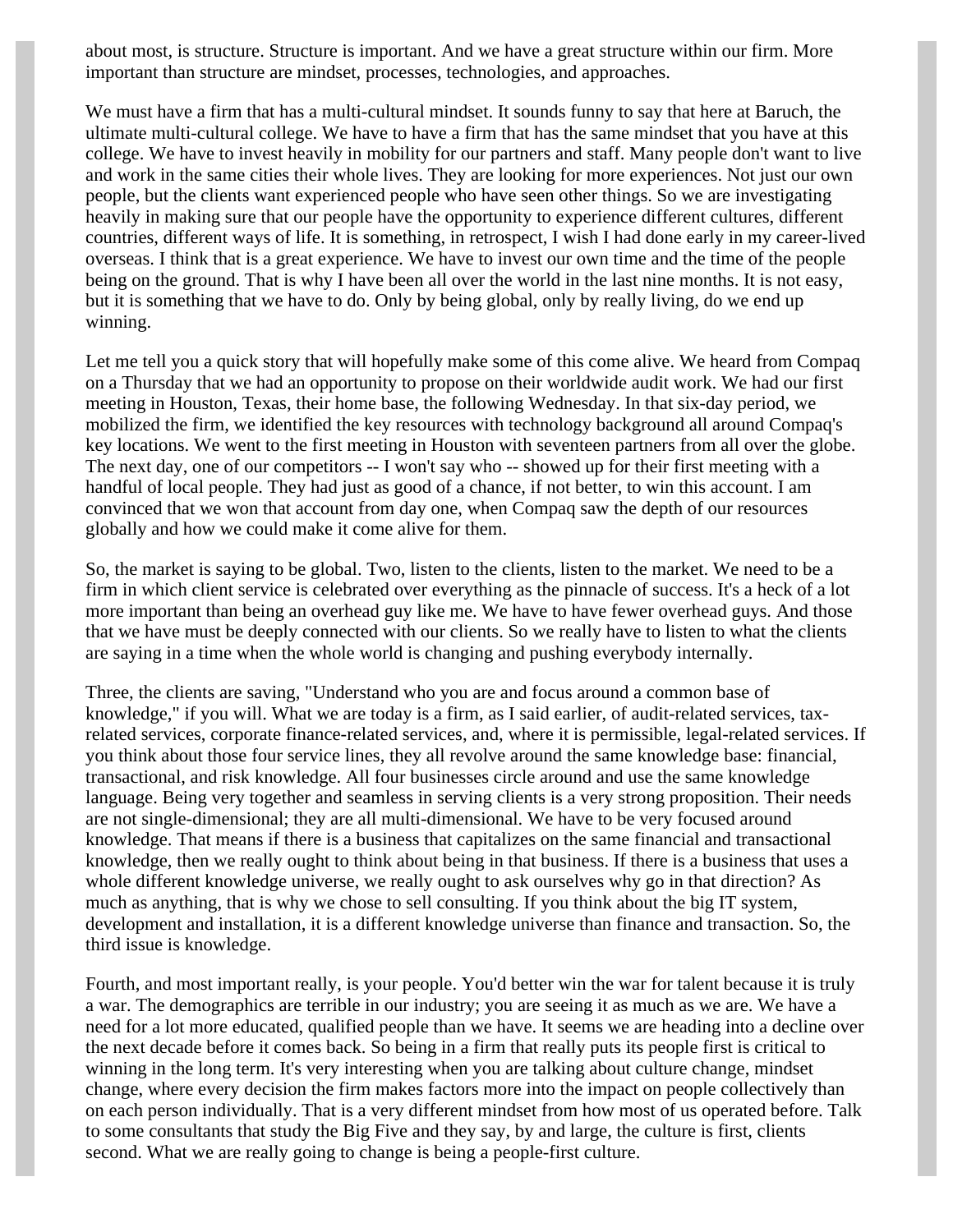What does that mean? First, I'll tell you what it doesn't mean. It doesn't mean that everyone's wishes are going to automatically come true tomorrow. It doesn't mean that everybody is going to sit on the beach all day long and still be employed by our firm. What it does mean is we are going to think, as I said earlier, first about the impact on people. I will give you an example. All of the Big Five have processes surrounding client continuance. We think very, very carefully abut whom we are going to do business with when clients want to hire us. What many people don't know is we also think just as seriously about whether we want to continue working with these clients. In the past, that decision was almost automatic. You figure out the risk that this client provides to our firm and if it offsets what they pay us. None of the firms ever thought about the impact of having client-oriented people. Do our people like to work on this account? Are people learning anything from working on this? So we really need to change even the most basic process in terms of factoring in what our people are thinking - managers and senior managers throughout the practice.

What they are saying is that putting people first is number one in keeping the high-performance culture that is so central to our firm and to our industry. Also, building a culture where your ideas count, your opinions are sought out and making that come alive in a very real, hands-on way. The other thing, and it is very clear, is that it isn't going to happen from the center. This is something, like any cultural change, that has to happen on the ground and everywhere we do business. So I think it is really critical that you will see firms like ours taking a lead in that, winning the war for talent, everywhere that we do business. These are the four key factors. The market is saying very clearly: be global, listen to them, focus around knowledge, and win the war with people. Those are this year's themes, if you will.

Where are we going from here? First, let me talk about a couple of things I don't think will change. There has been some speculation that firms like ours that sold consulting will lose their war because we sold the "sexy" part of the business. I have to tell you that our tax-related businesses and the other service lines are growing just as quickly, if not faster, than the IT consulting business. Second, the reason we haven't seen any difficulty in recruiting is that the knowledge basis and skills of the IT people that we used to hire are very different from those of the accounting and finance and transaction people we're looking at today. The second thing that won't happen is that the quality of offers will not go down. We were very careful to keep every specialty skill that we need to effectively conduct business. That is IT risk, IT security, privacy, a whole bunch of e-commerce orientation -- all of the things that you can think of. We sold big systems installation, but we kept the IT resources we need in the firm to effectively do our audit work.

So what *will* change? I think one thing that will change is the focus. You will see a whole lot more focus around the specialty areas. That means they are going to be innovated greatly, they will all be enabled to look for efficient plays on services that are very cost-driven. That could mean lumping processing centers, perhaps even offshore. There are going to be any number of changes as they relate to the core. You are going to see the core service lines really enhanced. The second thing you will see is more focus around the total client account. You will see firms look at each account as a market, because everything we do is focused around the same knowledge. It is much, much easier to integrate at the account level now because we are all speaking the same language.

I think, over time, independence issues will continue to evolve. Right now we have a lot of openings at the SEC. We don't have a chairman, so we have to get the new SEC in place. The way I see the independence issue, client management will make these decisions as much as the rules will. So, the practice will evolve and determine what is really going to happen as it relates to independence and what service firms like ours will deliver. I do think that in general there is a slow trend toward the audit channel constricting slightly. I don't see it constricting dramatically. I think you will see ourselves and other firms looking hard at building account-based relationships that will, for lack of a better term, be "channel two" accounts. I think that, in my lifetime, the legal services business might be a big business for our firm worldwide. We have a real conflict today. The multi-disciplinary rules and the SEC's independence rules tend to be restrictive, but the clients are saying there is great power and value in having these services in the same shop.